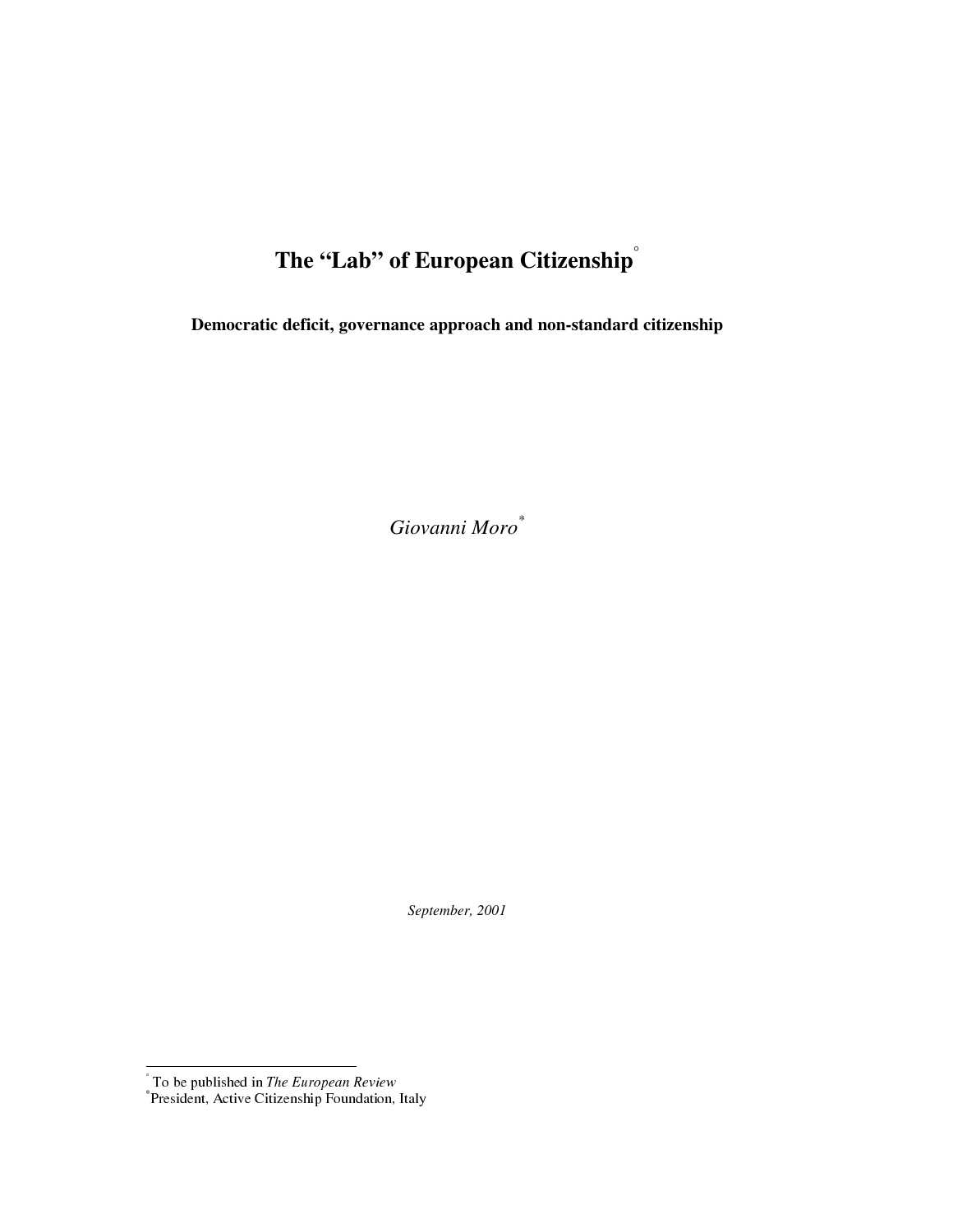#### *1. The challenge of European citizenship*

Today, the most important concern of European Union leaders and public opinion is citizens' lack of trust in Union institutions. In 2001, the Irish have rejected through a referendum the Treaty of Nice. A treaty that had introduced some institutional reforms aimed at facilitating the admission of other countries to the European Union. An action that is without doubt a warning: the consensus of citizens to the European Union cannot be taken for granted.

More than one year before the Irish referendum, the President of the European Commission, Romano Prodi, clearly warned about this risk, stressing the need to start a deep reform of the EU.

*"Our citizens are not happy with the way things are done at European level. It is not just the Commission's recent performance they criticise: they feel remote from all European institutions, and are sceptical that we can deliver the kind of society they*  want. They are rightly calling for a much greater say in shaping the New Europe. *The challenge is therefore not simply to reform the Commission … It is not simply to*  make all the institutions work more effectively ... The challenge is to radically *rethink the way we do Europe. To re-shape Europe. To devise a completely new form of governance for the world of tomorrow. (…) The enlarged Europe will certainly need strong institutions. But they must be democratically legitimate institutions that operate in a transparent and accountable way and enjoy the full confidence of the citizens. People want a much more participatory, "hands-on" democracy. They will not support the European project unless they are fully involved in setting goals,*  making policy and evaluating progress. And they are right"<sup>1</sup>.

European citizenship, as established in the Maastricht Treaty in 1992, has therefore become of crucial importance in order to fill the gap between the European Union and its citizens and to encompass the single market inside a strong democratic constitutional framework.

Moreover, it is necessary to keep in mind that the building, *ex novo*, of a supranational citizenship is an extraordinary event in the life of contemporary democracies. Thus, European citizenship can be likened to a laboratory experiment. This experiment concerns the interaction of different phenomena and processes:

- a top down juridical definition of rules,
- a bottom up sharing of values and habits, and
- a daily system of political, cultural, institutional relations between national civil societies and the European institutions, especially in facing public problems.

Nevertheless, European citizenship is neither a clear nor an obvious matter. An attempt to clarify this matter appears important not only from a scientific point of view but also from a political one. The increase in the role of the European Union in the global context and in the implementation of its enlargement process will succeed only if a high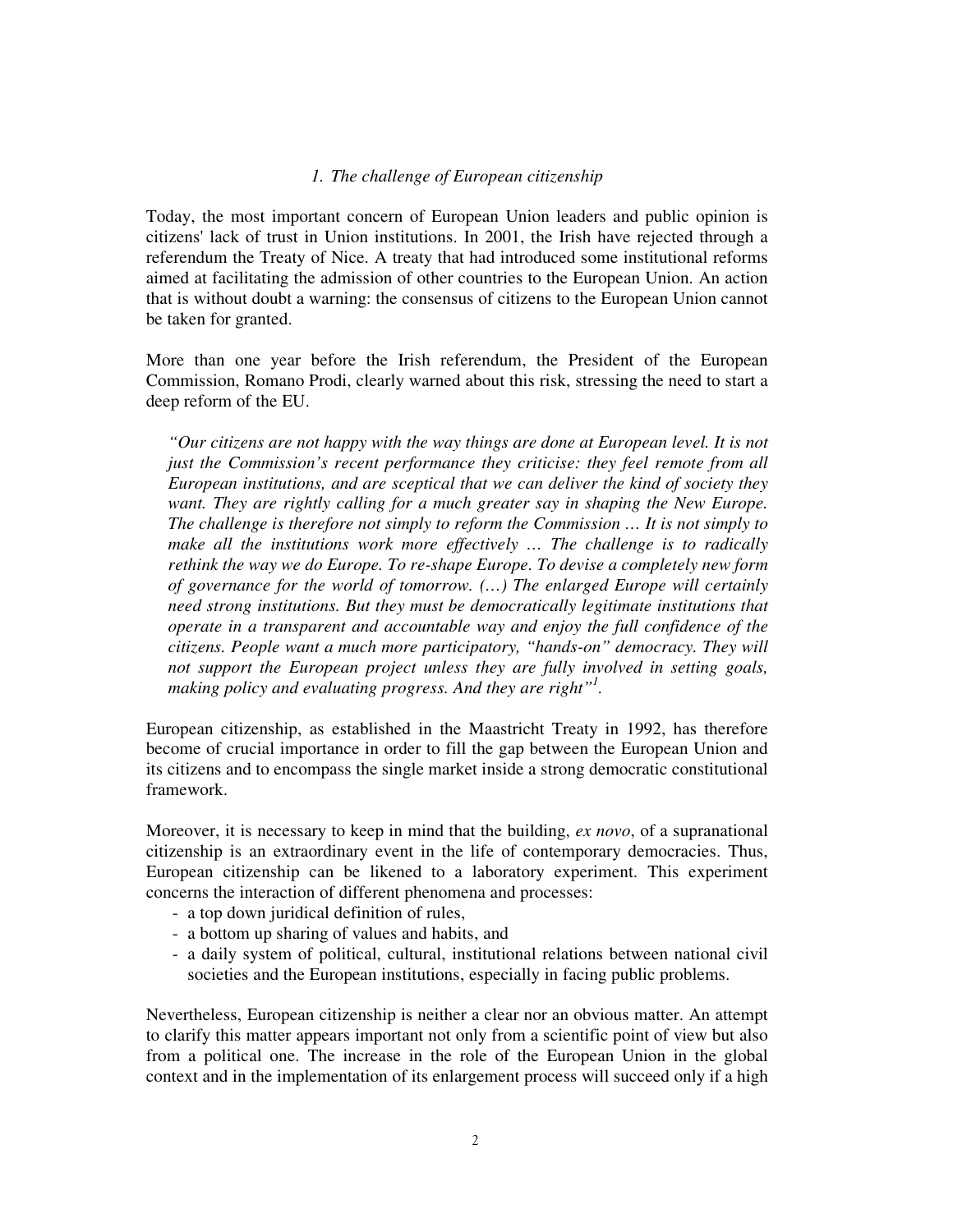level of trust is assured in European civil society<sup>2</sup>. It is clear that trust and citizenship are strictly linked: effective citizenship cannot exist without trust, but at the same time a strong and shared sense of citizenship can reinforce social trust.

## *2. The EU "democratic deficit" and the governance approach*

The context in which European citizenship is developing is characterised by two main elements: the so-called democratic deficit of the EU institutional system and the shifting from a government to a governance approach.

As to the first element, it must be said that the expression "democratic deficit" is used to refer to a number of anomalies that characterise the current realities of the European institutions 3 . The main ones are:

- an executive that is not appointed by an assembly elected by universal suffrage but is the expression of national governments,

- a parliament that does not have full legislative powers,

- an administration that is by definition far from the citizens, whilst wielding considerable power over them, and

- the significant political power of actors that by definition are not politically responsible such as experts, lobbies, bureaucrats and the NGOs themselves.

This situation has led some scholars to speak about the European Union as a "postparliamentary democracy"<sup>4</sup>.

In order to overcome this problem the governance approach was recently adopted by European Union institutions and especially by the European Commission as one of the main guidelines of their reform. This is the second context element that must be introduced.

For almost a decade all over the world, among scholars and policy makers, the concept of "governance" has been used to refer to the decrease in powers and intervention capacities of national state executives and to the necessity of a full involvement of all stakeholders, whether public, private or social, in the process of production, implementation and evaluation of the policies. Governance is a system of "shared government" – a "partnership government" – of public problems which the national states are not, or are no longer, able to tackle by themselves<sup>5</sup>. In other words, governance is an approach that sets off the co-operative role of public, private and social/collective/communitarian actors of public policies, in a logic of interdependence and an interactive modality of policy-making, which overcomes the traditional distribution of roles. It is a way to manage public affairs shared out between a number of public, private, and social actors that exercise their own powers and responsibilities in policy making and that interact with each other in forms based on co-operation or conflict.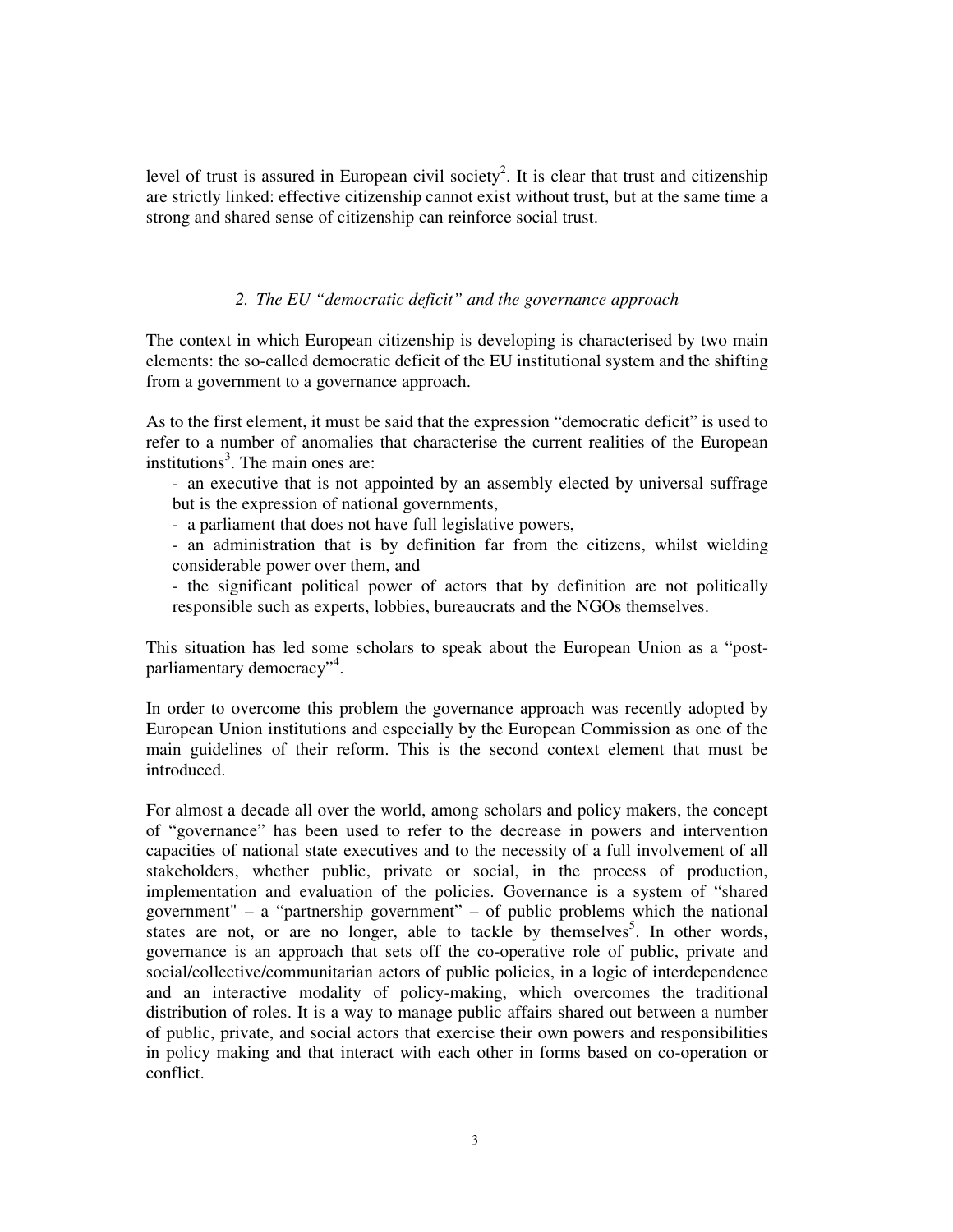It must be stressed that the governance approach gives a special value to the active role of citizens. They are no longer, as the traditional view would have it, simple electors or targets of state programs but actors of public policies, operating in an independent sphere of influence. This means the governance approach implies a new concept of citizenship. This shift in the meaning of the concept of citizenship is considered below.

#### *3. Conceptual framework*

The starting point has to be the traditional idea of citizenship. It can be defined as follows:

*Citizenship is the belonging to a national identity, which is put in practice through a set of rights and duties that rule the relationship between the state and individuals or social groups 6* .

Two main elements qualify this definition:

- Citizenship is a set of rights and duties, for instance fiscal duties or the right to be protected.

- Citizenship is the belonging to a nation-state identity, so that thanks to citizenship it is possible to say precisely "who is in" and "who is out" of a community.

A further two other elements of this definition to highlighted are, first that, according to the traditional approach, voting is the highest expression of citizenship. And second that in the traditional idea of citizenship there is a primacy role for the state and public institutions in managing things and solving problems.

Finally, the traditional idea of citizenship is hardly questioned for example by migrations, the process of globalisation/ localisation, the lack of effectiveness of public administrations, the crisis of welfare systems and the crisis of consensus in political leaderships.

At the same time, citizens' participation on a daily basis is increasing. It justifies the idea of the emergence of a new feature of citizenship. This new kind of citizenship can be defined as follows:

*Citizenship is the exercise of powers and responsibilities of citizens in the arena of public policies, in the context of governance 7 .*

A comparison between the traditional and this new concept of citizenship is useful. The main differences are stressed in below.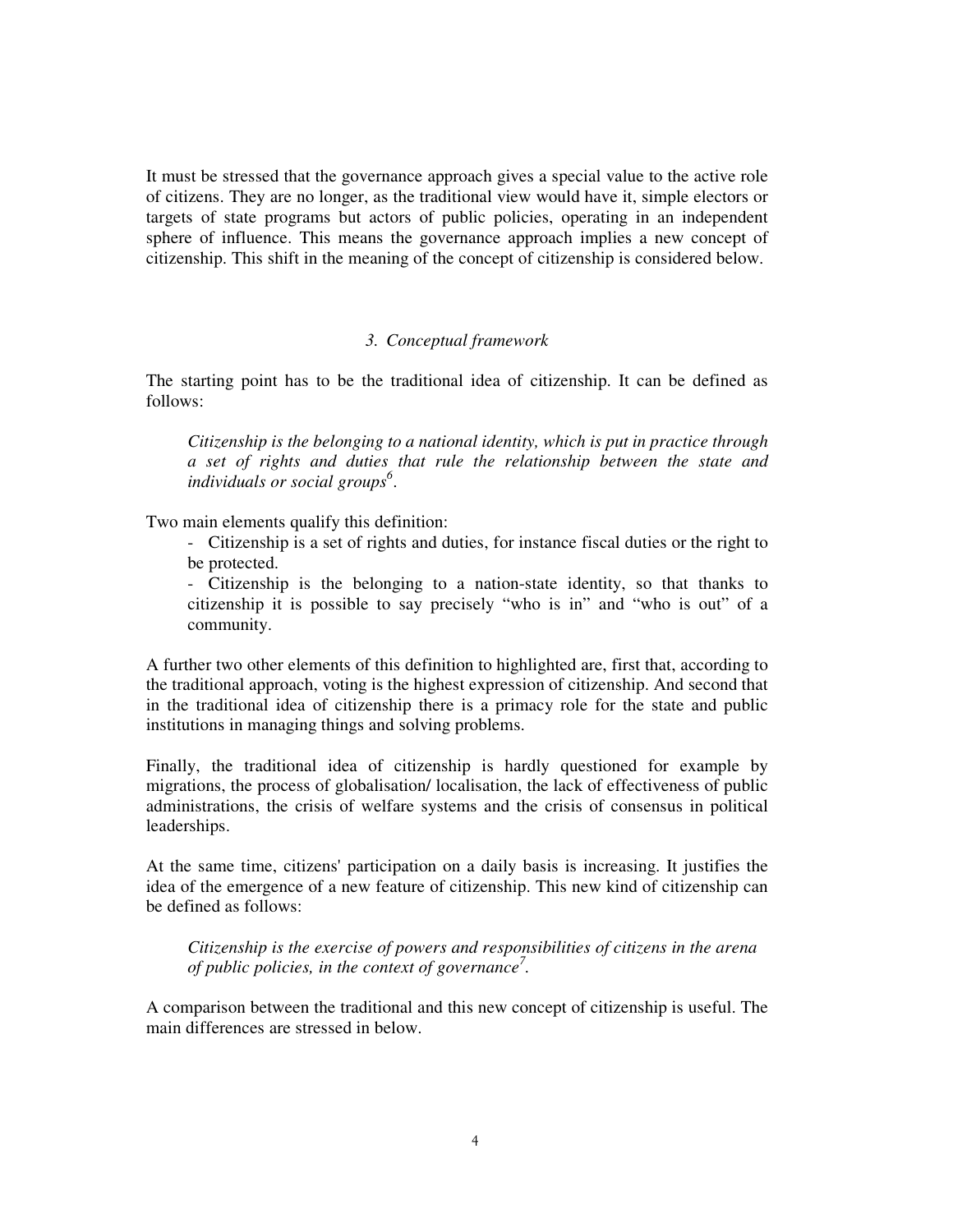| TRADITIONAL CITIZENSHIP         | NEW CITIZENSHIP             |
|---------------------------------|-----------------------------|
| rights and duties               | powers and responsibilities |
| in civil society-state relation | in public policies          |
| in the government context       | in the governance context   |
| electoral participation         | civic participation         |

The main expression of this new way to be a citizen is what can be defined as active citizenship:

*Active citizenship is the capacity of citizens to self-organise in a multiplicity of forms for the mobilisation of resources and the exercise of powers for the protection of rights to achieve the end of caring for and developing common goods 8 .*

In practice, the "forms of mobilisation of resources" are voluntary organisations, associations, grassroots organisations, movements of representation and advocacy, social enterprises, self-help groups and communities, professional reform movements and "second degree" structures. They work in a wide variety of public policies, from the care of neighbourhoods to globalisation issues. In these fields, they exercise powers (to inform, to use symbols, to push institutions, to change material conditions, to promote partnerships) for the actual implementation of citizens' rights. They have achieved relevant results for example in terms of norms and behaviours, resource allocation, culture, social organisation, public management, agendas, styles and language and market rules.

Taking into account these definitions, the issue of the building of European citizenship can now be addressed.

### *4. European citizenship and its critics*

European citizenship was established for the first time in 1992, in the Maastricht Treaty 9 . In 1997, a new Treaty of the Union was signed in Amsterdam. The Amsterdam Treaty contains the following definition of European citizenship:

*"Citizenship of the Union is hereby established. Every person holding the nationality of a Member State shall be a citizen of the Union. Citizenship of the Union shall complement and not replace national citizenship. Citizens of the Union shall enjoy the rights conferred by this Treaty and shall be subject to the duties imposed thereby" 10 .*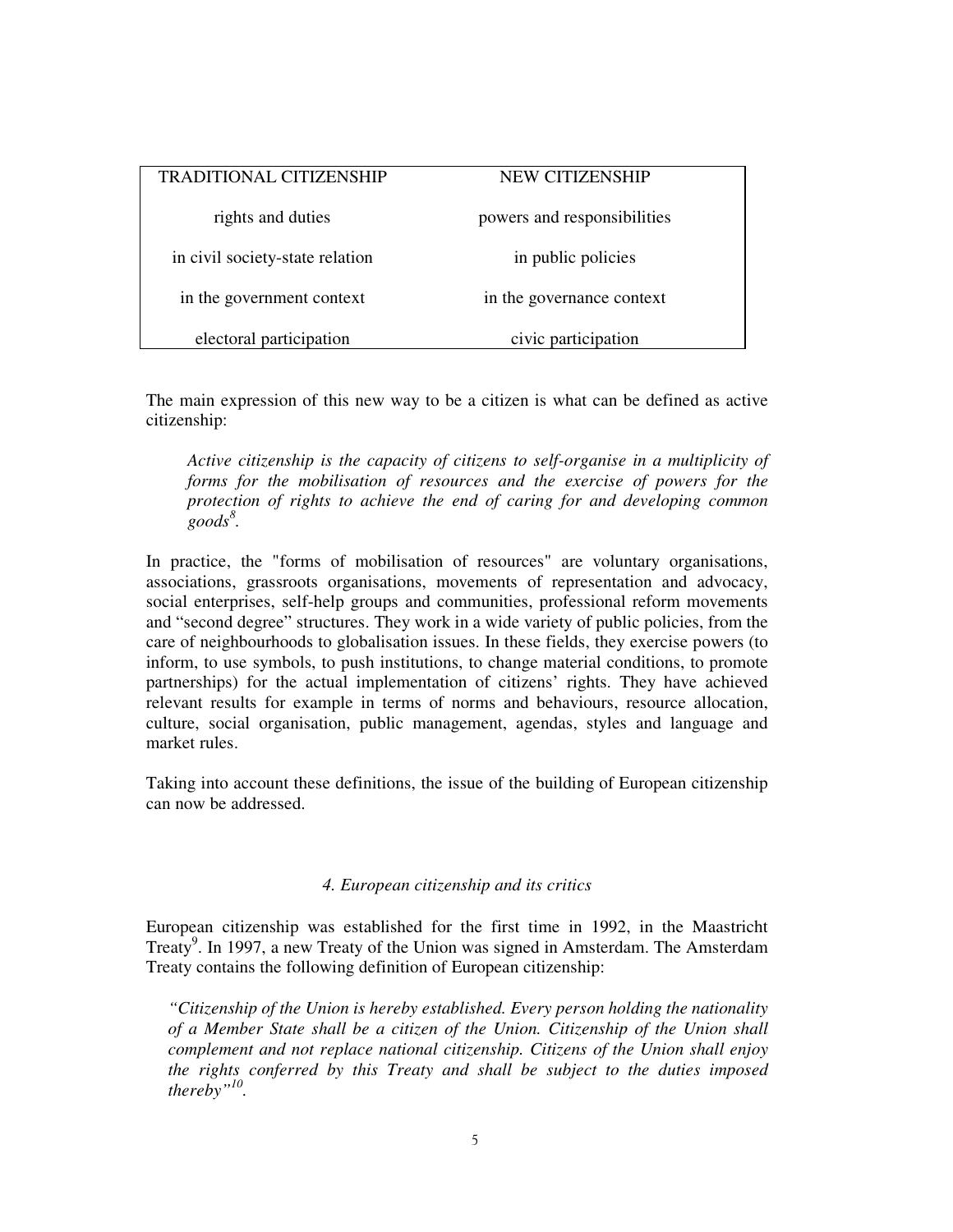What are the rights and duties that, according to the text of the Treaty quoted above, give a concrete meaning to European citizenship?

The rights concern:

- free movement,
- voting and eligibility in administrative and European elections,
- diplomatic protection,
- right to petition the European Parliament and the Ombudsman, and
- access to documents and information.

The duties, instead, are not specified at all. This is an indication that must not be underestimated.

The Union Charter of Fundamental Rights, approved in Nice in December 2000, simply took this definition and added other elements to the list of rights $11$ . The following was added: the right of every citizen to fair, impartial and rapid treatment by the Union's institutions on matters concerning him/her. Specifically meaning the right to be heard, the right to access papers concerning him/her and the obligation for a statement of the motives justifying the decisions taken by the administration.

To these elements specifically devoted to citizenship, it is necessary to remember those contained in the other chapters of the Charter, concerning dignity, freedom, equality, solidarity, and justice.

It could be stated that, except for the lack of duties, with the addition of these elements, European citizenship has been well drawn and with anchorage to the Charter of Rights also well grounded. The definition of European citizenship given in the official documents of the European Union, therefore, seems consistent with the traditional definition of citizenship (rights and duties identifying who belongs to a nation-state).

It will be seen that things are not so simple. However, before doing so it must be added that this formal definition of citizenship has been criticised from opposite points of view.

On one side, it has been maintained that European citizenship has such poor content that it possibly does not have an actual meaning for EU countries citizens. This criticism has been only partially overcome by the new contents of the Charter of Rights.

On the other side, it has been asserted that the building of European citizenship is a threat to national state sovereignty and prestige. It must be mentioned that the only difference between the Maastricht and Amsterdam Treaties about the definition of citizenship is that the second added the assertion (clearly obvious) that European citizenship does not replace national citizenship.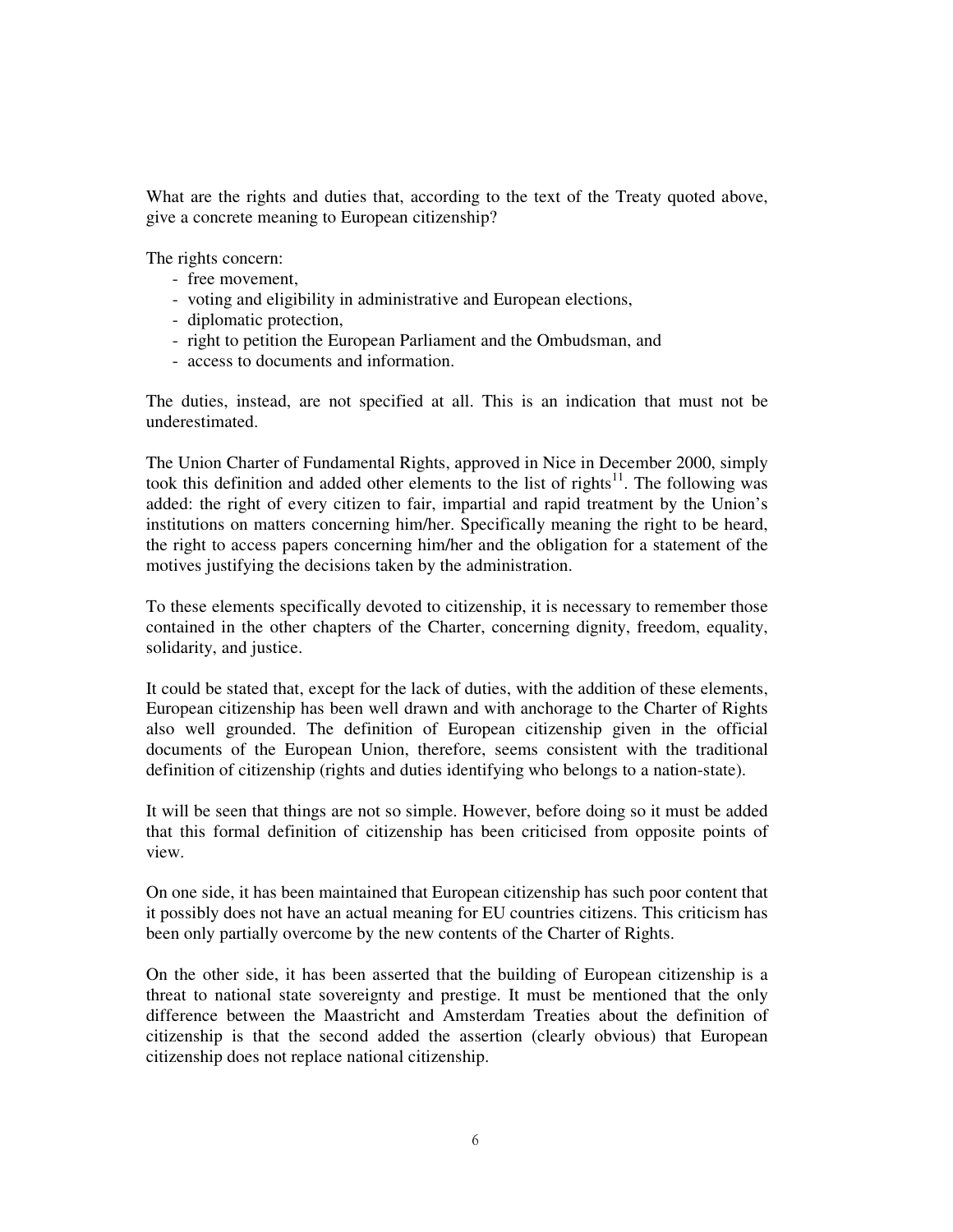These two critical positions regarding European citizenship reflect the conflicting general stances on the future of the Union: the federal and the "confederal". According to the federalists, European citizenship must replace the national ones because of the nature of the "supranational State" that the Union must acquire. On the contrary, according to the confederalists, European citizenship has to be considered only as a consequence of national citizenship because the Union is no more than an agreement of national States.

### *5. The double nature of European citizenship*

It can be argued that these two opposite critical positions on European citizenship are not the core issue, with a deeper observation it is possible to grasp the more complex situation, where some anomalies must be considered.

The first anomaly is that European citizenship does not refer to a national identity, a national state or even a positive common history (if anything it is negative). Furthermore, it manifests itself in a series of rights and, even if only in principle, duties that do not derive from traditional governmental authority. The same sense of identity connected with European citizenship concerns the belonging to something that is more similar to a civil society than to a nation $12$ .

In short, it can be argued that European citizenship cannot be included in the traditional view of citizenship, meaning a belonging to a national identity that manifests itself in a series of rights and duties that govern the relations between the state and the individuals or social groups. It can be said that, in this sense, it is *a form of non-standard citizenship*.

Citizenship is not born because someone, even if important, decides so in a meeting but rather because it becomes a process of social construction of reality. It therefore must be added at this point that there is another, completely different, reason why this "nonstandard" characterisation might be pertinent. Indeed, in its everyday activity, and in spite of several contradictions, the European Union alludes to a practical and concrete dimension of citizenship, which consists of a calling of citizens to daily responsibilities with regard to the protection of their rights.

Consumer policy<sup>13</sup> is paradigmatic in this sense as it is based not only on a series of rules but also on specific "political" rights and operational powers in the field of citizens' participation:

- the right to representation, information, and education,
- the power to start up consulting procedures, find alternative dispute resolutions, take legal actions in the representation of single consumers, negotiate agreements with stakeholders and contribute to defining and verifying quality standards.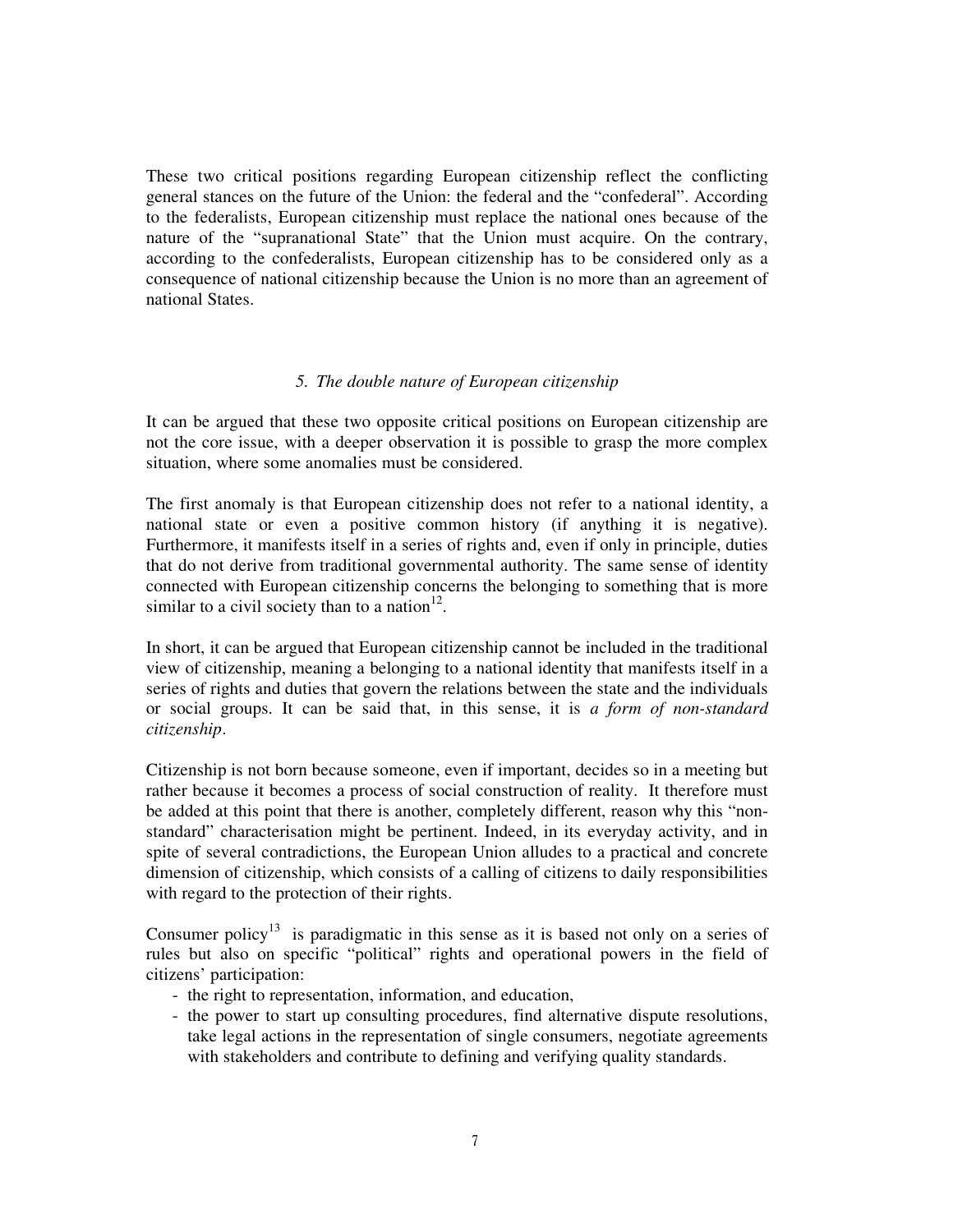It should be said incidentally that if one is convinced that there is a contradiction between being citizens and being consumers all this has no sense but in an entity such as Europe, which is historically and above all a common market, this contradiction does not exist. Thus it is possible to assert that being consumers, in Europe, means, in practice, being citizens.

These (or similar) rights, powers and responsibilities, stated in EU policy documents, are practised daily by a relevant number of NGOs and citizens organisations in several European policies and not only in consumer issues (for example, in policies regarding environment, social exclusion, employment, equal opportunities, education, information). Despite their lower institutional and juridical status, these principles are as effective as the constitutional ones and, in the public policy sphere, maybe more important.

In conclusion, European citizenship appears to be a form of non-standard citizenship in two different senses. Firstly, it can not be superimposed over the traditional paradigm in the sense that it is not consistent with the traditional paradigm of citizenship. Secondly, it also contains an implicit paradigm of civic activism that goes beyond the traditional boundaries of the concept of citizenship.

Thanks to these considerations, it can be said that the resulting pattern of European citizenship is a non-standard one because it is at the same time both an imperfect form of traditional citizenship and a hidden, or not fully recognised, form of new citizenship.

## *6. Tensions & contradictions*

The double nature of European citizenship as a non-standard idea is reflected by a number of tensions and contradictions that characterise developing European Union reform, especially in view of the process of enlargement to thirteen candidate countries. Below are three examples of these tensions and contradictions.

The first example concerns the Charter of fundamental rights, established in December 2000 in Nice<sup>14</sup>. Article 12 of the Charter, regarding the freedom of association, establishes that "Everyone has the right to freedom of peaceful assembly and to freedom of association at all levels, in particular in political, trade union and civic matters". However, in the same article, when this principle is specified, it is only stated that everyone has the right "to form and to join trade unions for the protection of his or her interests", and that "political parties at Union level contribute to expressing the political will of the citizens of the Union". In other words, while the freedom of association in civic matters is established in principle, no concrete expression of it is quoted in the Charter.

Moreover, while the Treaties of the Union recognise consumers-citizens right to self-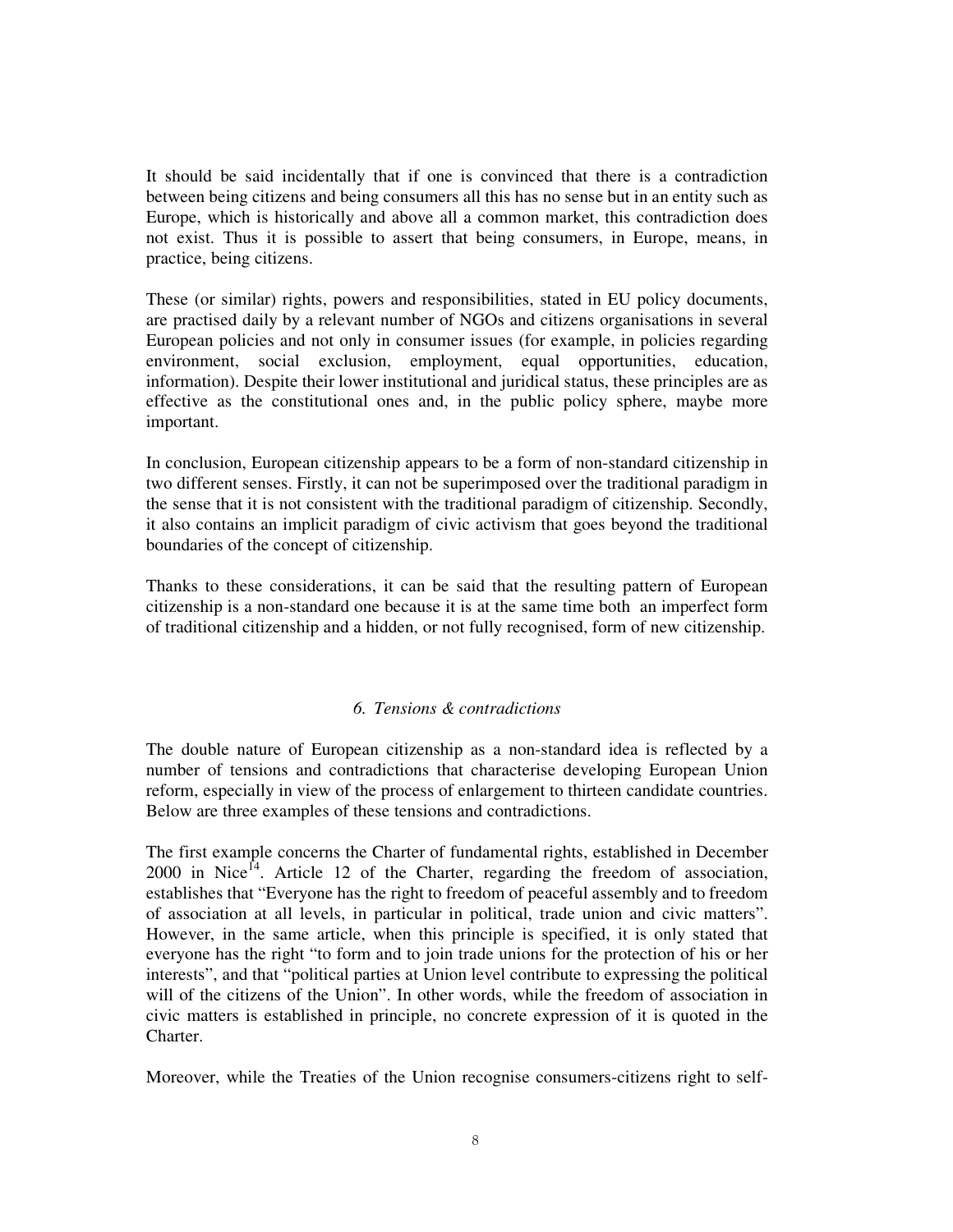represent for the protection of their own interests, this important "political" right has disappeared from the last and final version of the Charter. In the Charter it is only stated that "Union policies shall ensure a high level of consumer protection" (Art. 38).

The second example is related to the workings of the European Commission White Paper on the reform of governance. When the President of the EC Romano Prodi presented the purpose, in February 2000, the intention appeared very clear:

*"I believe we have to stop thinking in terms of hierarchical layers of competence separated by the principle of subordination/subsidiarity and start thinking, instead, of a networking arrangement, with all levels of governance shaping, proposing, implementing and monitoring policy together". The White Paper will do two things. First, it will ask fundamental questions about what we need in a European Union of up to 30 members, and how such policies can be best delivered. Second, it will ask what institutions we need for the 21st century and propose a new division of labour between the Commission, the other institutions, the Member States and civil society. A new, more democratic form of partnership between the different levels of governance in Europe" 15 .*

Despite the clearness of intentions, things are progressing in a notably different way. During the preparatory work of the White Paper, the concept of governance has shifted to the more traditional concept of subsidiarity. That is, from an approach to policymaking characterised by the sharing of responsibilities by public, private and social actors to an approach centred on the problem of defining the roles of the various institutional actors, at the Community, national, and regional-local level<sup>16</sup>. The reform being described is, in short, more institution- than citizen-oriented.

It is interesting to notice that political representatives, officials and experts participating in the preliminary discussions on the White Paper tended to assume that the only possible involvement of citizens in public policies is to consult them. They, moreover, appeared concerned above all with the problem of degree of representation and legitimacy of NGOs.

The White Paper was published and the text, which is now under a process of consultation until March 2002, confirms the impression that its core aim is not the definition of a division of labour between institutions and civil society but rather a redefinition of powers and competencies between institutions at European, national and local level<sup>17</sup>. The concept of active citizenship has again been denied.

The third example concerns concrete policy making. As noted above, citizens' organisations are involved in several policies. The EC has declared the intention of taking citizens' organisations as partners in the development of the Union<sup>18</sup> but despite this purpose, citizens' organisations must deal with a number of obstacles to effect their actual participation in policy making.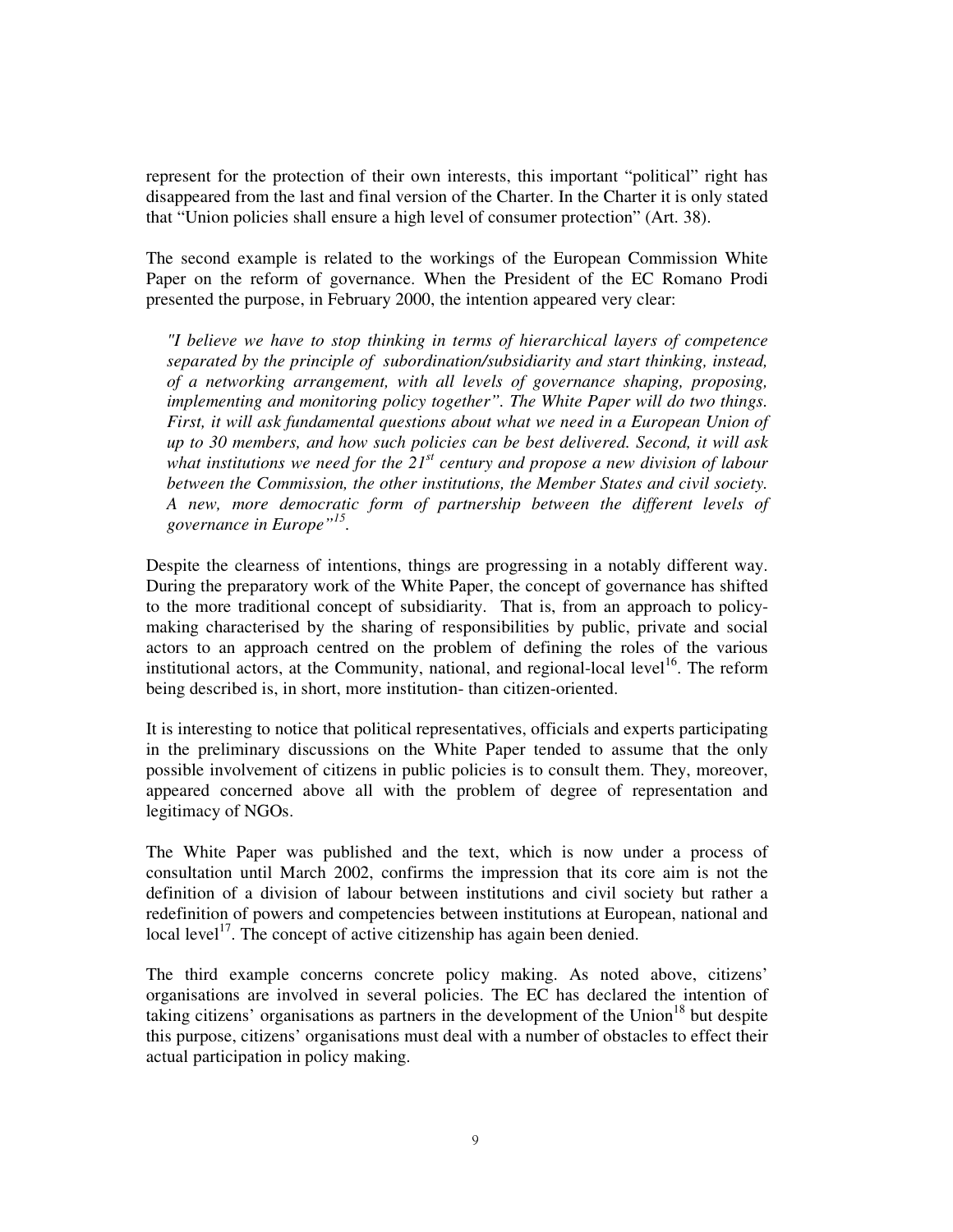These obstacles are connected with laws and regulations, linguistic matters, lack of know-how, inadequate cultural patterns, the persistence of negative prejudices, economic questions, and bureaucratic resistance.

In each step of the policy making cycle citizens' organisations meet specific problems in:

- Agenda setting: a communication gap and rules based on closure.

- Policy design: a consultation process that lacks any feedback or response.

- Decision-making: the lack of political dialogue between the EU and its interlocutors.

- The implementation phase: the indifference of the EC for the results of EC-funded projects managed by citizens NGOs.

- Evaluation: the lack of esteem for the wealth of information on the impact of EU policies that civic organisations possess that could be used to rethink and redesign programs.

There are two main issues seem to underlie these examples. The first is the definition of who are the legitimate actors of European public life. It is clear that citizens are not easily viewed as actors with equal distinction. The second issue is the relationship between policies and politics, i.e. the relation between concrete programs and actions in which citizens are involved, and their constitutional value and role in the process of transformation of the economic community in a political union.

## *7. Conclusions*

The future of the European Union is largely linked to its ability to reinforce social trust through the building of a strong sense of belonging of citizens to European community. Moreover, the most part of the problems the EU is facing can be managed with a governance approach rather than with a traditional, institution-centred, government approach. The governance approach implies a proactive role of citizens in public problem solving.

For both these reasons, the "lab experiment" of the building, *ex novo*, of a European citizenship, is of crucial importance. This is actually an ongoing process that has to cope with the peculiar characters of the European Union as a non-standard democracy. As a consequence, European citizenship too appears to be a non-standard entity, in a double sense: as an imperfect form of the traditional citizenship, and as a hidden and questioned "active" citizenship, operating in the realm of the European public policies. This complexity can be observed both in the process of institutional reform of the EU, and in concrete policy making activity, in which citizens' organizations and NGOs are involved on a daily basis.

The solution of the tensions and contradictions that characterize the present stage of the construction of European citizenship will not come from the debate between